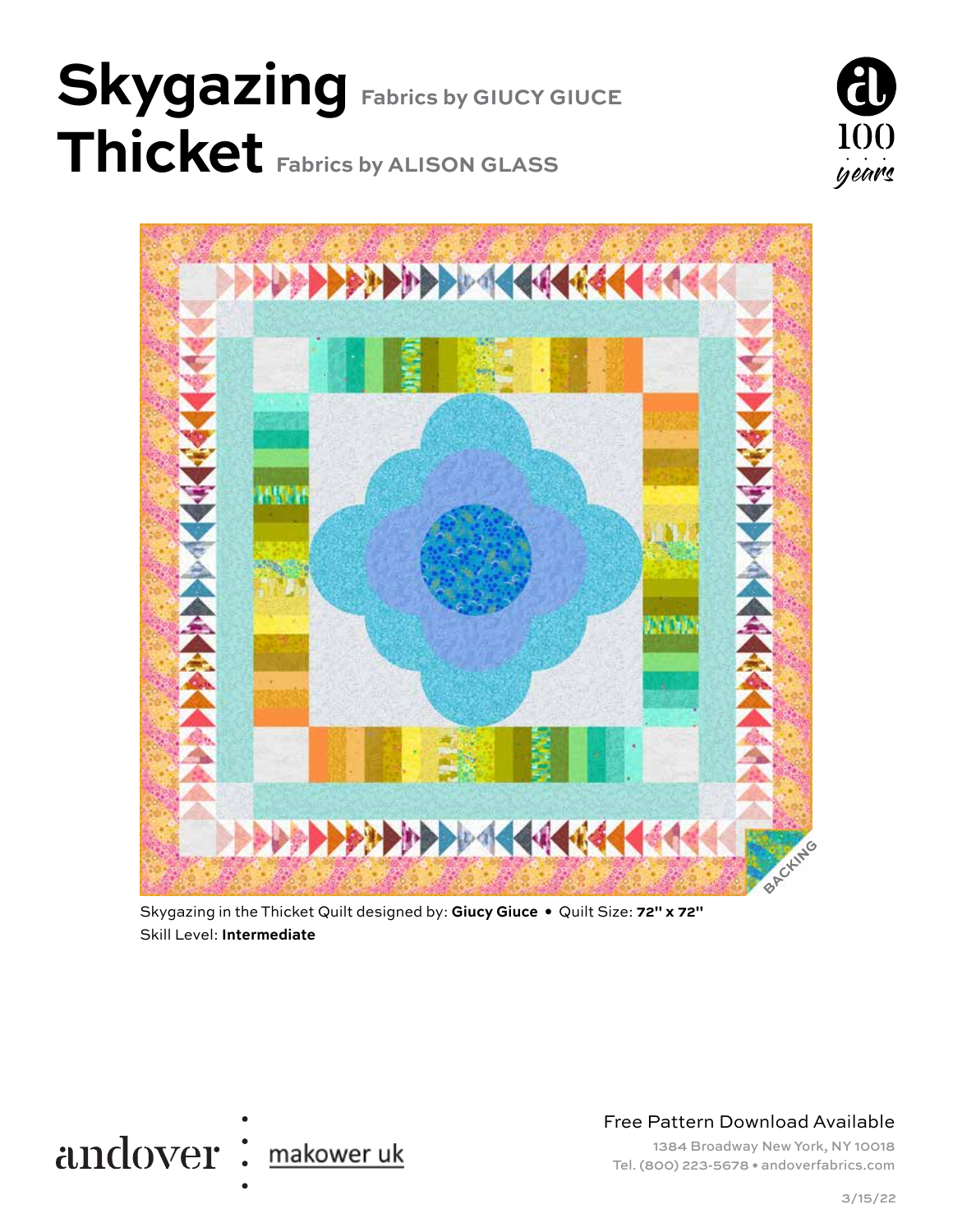# **Skygazing in the Thicket Quilt**

Introducing Andover Fabrics new collections: **SKYGAZING** by Giucy Giuce and **THICKET** by Alison Glass • Quilt designed by Giucy Giuce

Quilt finishes 72" x 72" 12 Big Blocks: 20" x 20"

*What a surprising and successful melding of two fabric lines. The central "mandala" is framed by orderly strips and circling Flying Geese. The oversized curved patches will prove easy enough to tame even for a novice quilter.*

### **Cutting Directions**

**Note:** Read assembly directions before cutting patches. All measurements are cut sizes and include  $\frac{1}{4}$ " seam allowances. A fat  $\frac{1}{8}$  is a 9" x 20"-22" cut of fabric. A fat **4** is an 18" x 20"-22" cut. Outer borders are cut extra-long for mitering. WOF designates the width of fabric from selvedge to selvedge (approximately 43" wide).

#### **STARGAZING**

| <b>Fabric Requirements</b> |          | Yardage              | Fabric    |
|----------------------------|----------|----------------------|-----------|
| <b>Fabric A</b>            | corners  | fat $\frac{1}{4}$    | $434-C$   |
| <b>Fabric B</b>            | center   | $\frac{1}{2}$ yard   | $436 - B$ |
| <b>Fabric C</b>            | backgrd. | 1 yard               | $436-C$   |
| <b>Fabric D</b>            | F.G.     | $1\frac{1}{4}$ yards | $438-C$   |
| <b>Fabric E</b>            | border   | $\frac{3}{4}$ yard   | 438-T     |
| 9 Fat $\frac{1}{8}$        | F.G.     | $fat\frac{1}{8}$ ea. | $434 - E$ |
| $435-C$                    | $435-P$  | $435-Y$              | 436-E     |
| $437 - B$                  | 437-P    | $438 - B$            | $438-E$   |
| 6 Fat $\frac{1}{8}$        | border   | $fat\$ {6} ea.       |           |
| 434-Y                      | $435-G$  | $436-T$              | 436-Y     |
| 437-G                      | 437-O    |                      |           |

#### **THICKET**

| <b>Fabric Requirements</b> |           | Yardage                 | Fabric    |
|----------------------------|-----------|-------------------------|-----------|
| <b>Fabric F</b>            | border    | $2\frac{1}{4}$ yards    | 429-E     |
| <b>Fabric G</b>            | center    | fat $\frac{1}{4}$       | $431 - B$ |
| <b>Fabric H</b>            | center    | 1 yard                  | $432-T$   |
| 12 Fat $\frac{1}{8}$       | border    | $fat\frac{1}{8}$ ea.    |           |
| $429 - Y$                  | $430 - G$ | $430-N$                 | 430-T     |
| 430-Y                      | $431-G$   | $431-N$                 | $432-G$   |
| $432-N$                    | $433-G$   | $433 - 0$               | 433-V     |
| 4 Fat $\frac{1}{8}$        | F.G.      | $fat$ $\frac{1}{8}$ ea. |           |
| $429 - 0$                  | $431-E$   | $432 - 0$               | $433-E$   |
| <b>Binding</b>             |           | $\frac{5}{8}$ yard      | 432-N     |
| <b>Backing</b>             |           | $4\frac{3}{4}$ yards    | 429-T     |

#### **STARGAZING**

#### **Fabric A**

Cut  $(4)$  squares  $6\frac{1}{2}$ " Cut  $(4)$  squares  $4\frac{1}{2}$ "

#### **Fabric B**

Cut (8) Template 1 (T1) Cut (4) T2

#### **Fabric C**

Cut (12) T2 Cut (4) rectangles 6**2**"x 12**2**" Cut (4) squares  $6\frac{1}{2}$ " Cut  $(4)$  squares  $4\frac{1}{2}$ "

#### **Fabric D**

Cut (224) squares 2**2**"

#### **Fabric E**

Cut (5) strips 4**2**" x WOF, pieced to make the following: (4) borders 4**2**" x 48**2**"

**9 Fat 8** From each:

Cut (8) rectangles 2**2**" x 4**2**" for Flying Geese (F.G.)

**6 Fat 8** From each: Cut (4) rectangles 2**2**" x 6**2**" for pieced border

#### **THICKET**

#### **Fabric F**

Cut (4) borders 4**2**" x 74", cut lengthwise Cut (8) rectangles 2**2**" x 4**2**" for Flying Geese

#### **Fabric G**

Cut (4) T1

#### **Fabric H**

Cut (12) Template 1 (T1) Cut (8) T2

**12 Fat 8** From each: Cut (4) rectangles 2**2**" x 6**2**" for pieced border

**4 Fat 8** From each: Cut (8) rectangles 2**2**" x 4**2**" for Flying Geese

#### **Binding**

Cut (8) strips 2**2**" x WOF for binding

#### **Backing**

Cut (2) lengths 40" x 80", pieced to fit quilt top with overlap on all sides

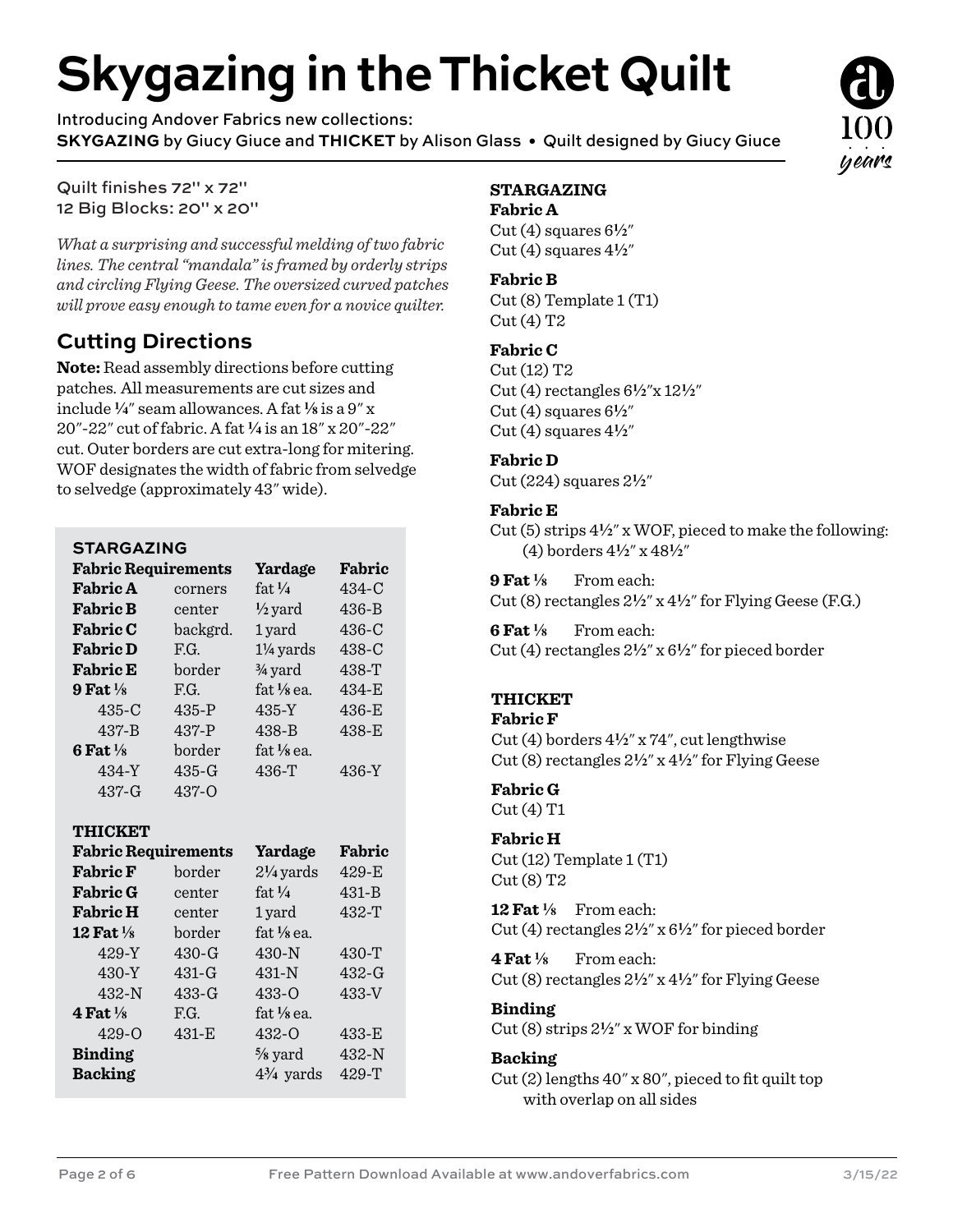### **Making the Quilt**

- **1.** Conserve fabric by cutting Template 2 patches as shown in Diagram 1. Make acrylic templates of T1 and T2, including the dots. Poke holes through the template at each dot with an ice pick. Mark the dots on the back side of fabric patches. Pin a T2 patch on top of a T1, matching dots and ends. Pin every inch or so along the curve. Stitch in a **4**" seam allowance. Press seam allowances toward T1. Trim each block to 6**2**" square as follows: position the 6**2**" mark of the acrylic ruler on the corner of T1 as shown in Diagram 2. Trim T2 along the opposite edges. Be sure that a **4**" seam allowance remains beyond the T1/T2 seam. Referring to the quilt diagram for fabric combinations, make 24 blocks.
- **2.** Referring to the Quilt Diagram, arrange the blocks and Fabric C patches in 6 rows. Join the rows.
- **3.** Arrange and join 18 rectangles 2**2**" x 6**2**" to make a pieced border, referring to the Quilt Diagram for fabric order. Make 4 borders alike. Arrange the borders around the quilt in the order shown. Sew to the sides of the quilt. Sew Fabric A 6**2**" squares to ends of 2 borders. Sew to the top and bottom.
- **4.** Sew Fabric E borders to the sides. Join Fabric C squares to ends of remaining E borders. Sew to the top and bottom.
- **5.** Flying Geese: Draw a diagonal line on the wrong side of each Fabric D 2**2**" square. Hint: After making a few Flying Geese, you may feel confident enough to eliminate the diagonal line and stitch the squares "by eye". Place a marked square on one end of a 2**2**" x 4**2**" rectangle, right sides together. Sew on the marked line; trim away and discard excess fabric (Diagram 3). Press open. Repeat this process on the opposite end of the rectangle to make a Flying Geese Unit (Diagram 4). Make 112 total.
- **6.** Referring to the Quilt Diagram, arrange 28 Flying Geese on each side of the quilt, noting change of direction in the center of each border. Once you are satisfied with the color arrangement, join the geese to make 4 borders. Sew to the sides of the quilt. Join Fabric A 4**2**" squares to ends of remaining borders. Sew to the top and bottom.
- **7.** Sew Fabric F borders to the quilt, starting and stopping stitching  $\frac{1}{4}$ " from the quilt's raw edge. Miter the corners and trim the excess.

## **Finishing the Quilt**

**8.** Layer the quilt with batting and backing and baste. Quilt in the ditch around borders and block patches. Quilt curved block patches and outer border as you wish. Bind to finish.



**Cutting – Diagram 1**





**Block – Make 24**

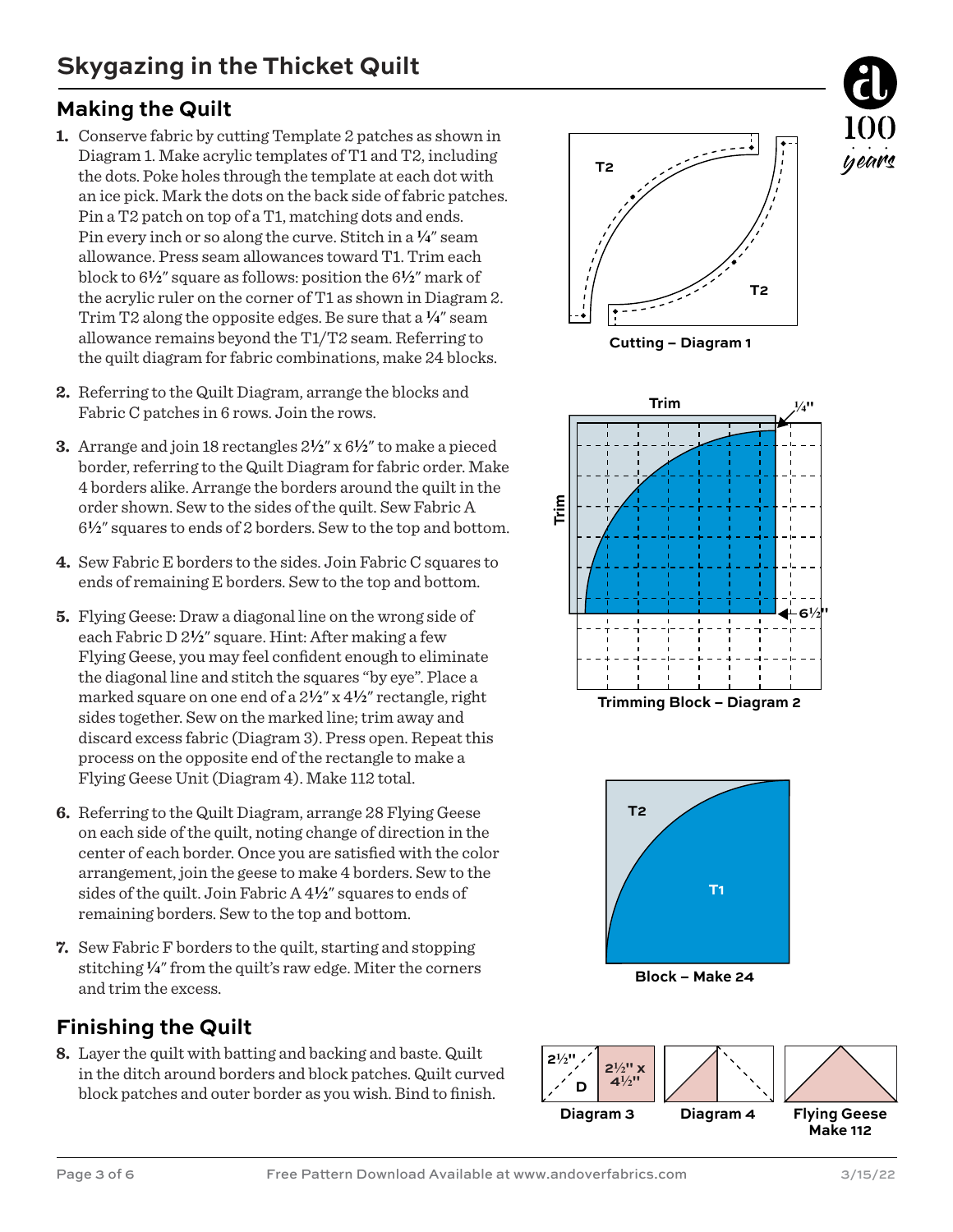## **Skygazing in the Thicket Quilt**

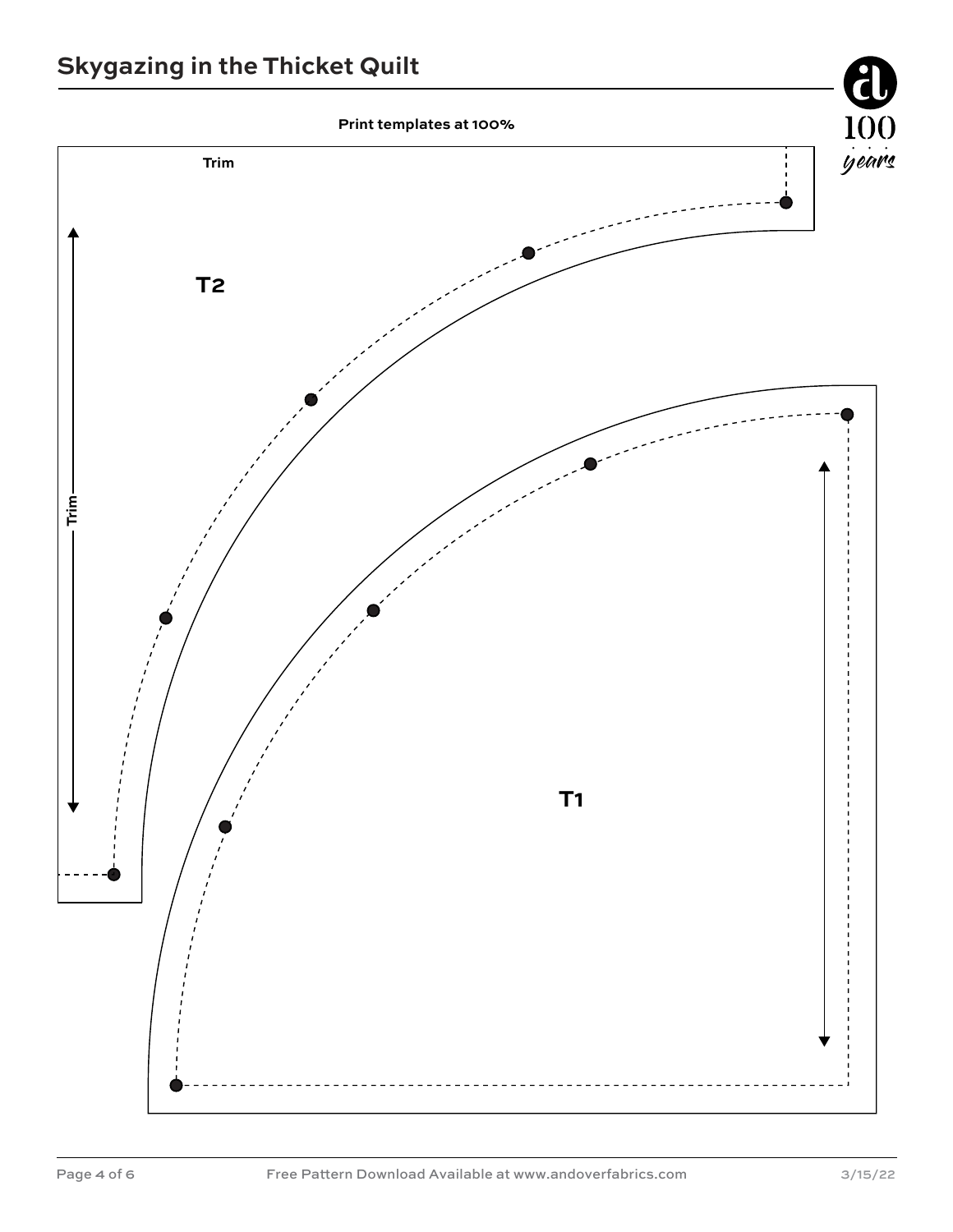

**Quilt Diagram** 

 $\frac{100}{\frac{1}{2}$